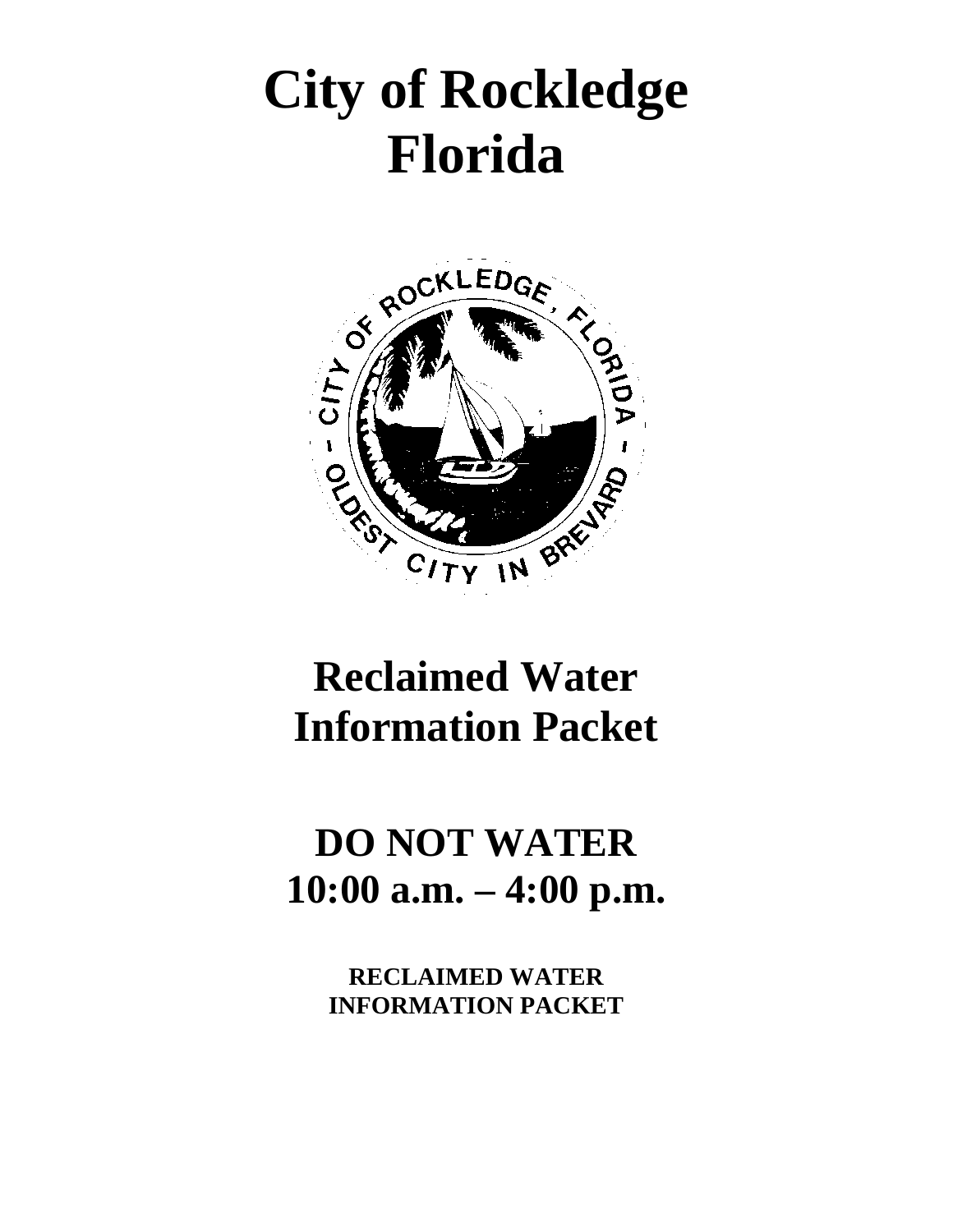# **PROCEDURES FOR CONNECTING TO RECLAIMED WATER:**

#### **STEP 1. Public Information Requirements:**

This information is given as a packet, and is mandatory for the property owner, resident if the premises is rented, management company or association. This packet is to explain the system and answer any questions you may have, prior to connecting to the City's reclaimed water system.

Reviewing this packet in no way obligates you to connect to the City's system.

#### **STEP 2. Application / Permit**

The application form is mandatory and available at the City of Rockledge Wastewater Treatment/Water Reclamation Facility, 1700 Jack Oates Blvd., Rockledge, FL.

- 1. The top section of the application is to be filled out by the property owner, resident if the premises is rented, management company or association and returned to City of Rockledge Wastewater Treatment/Water Reclamation Facility, 1700 Jack Oates Blvd., Rockledge, FL along with the appropriate connection fee made payable to CITY OF ROCKLEDGE, listed under SEC. 17-51 of the Rockledge Code of Ordinances. (CHECK OR MONEY ORDER ONLY)
- 2. After the application has been reviewed and approved, a permit will be issued, and at that time connection to the City's reclaimed water system may be made.

By signing this application, (1) permission is granted to inspect the irrigation system on the property at any reasonable time that the City deems necessary, and (2) a hold harmless agreement is established.

**NOTE:** It is the responsibility of the owner, management company or association to inform the residents of the reclaimed water and the CITY's requirements upon the premises. Where a transfer of the signatory of the application/permit is made, this department shall be notified of such transfer.

#### **STEP 3. Connection to Reclaimed Water:**

For connection into the City's reclaimed water system, the following is required:

A.

- 1. An in-ground irrigation system for land application.
- 2. The retrofitting of an existing system.
- 3. The installation of a new sprinkler system.
- 4. The installation of a backflow prevention device. (See Step 5 Backflow Device Installation)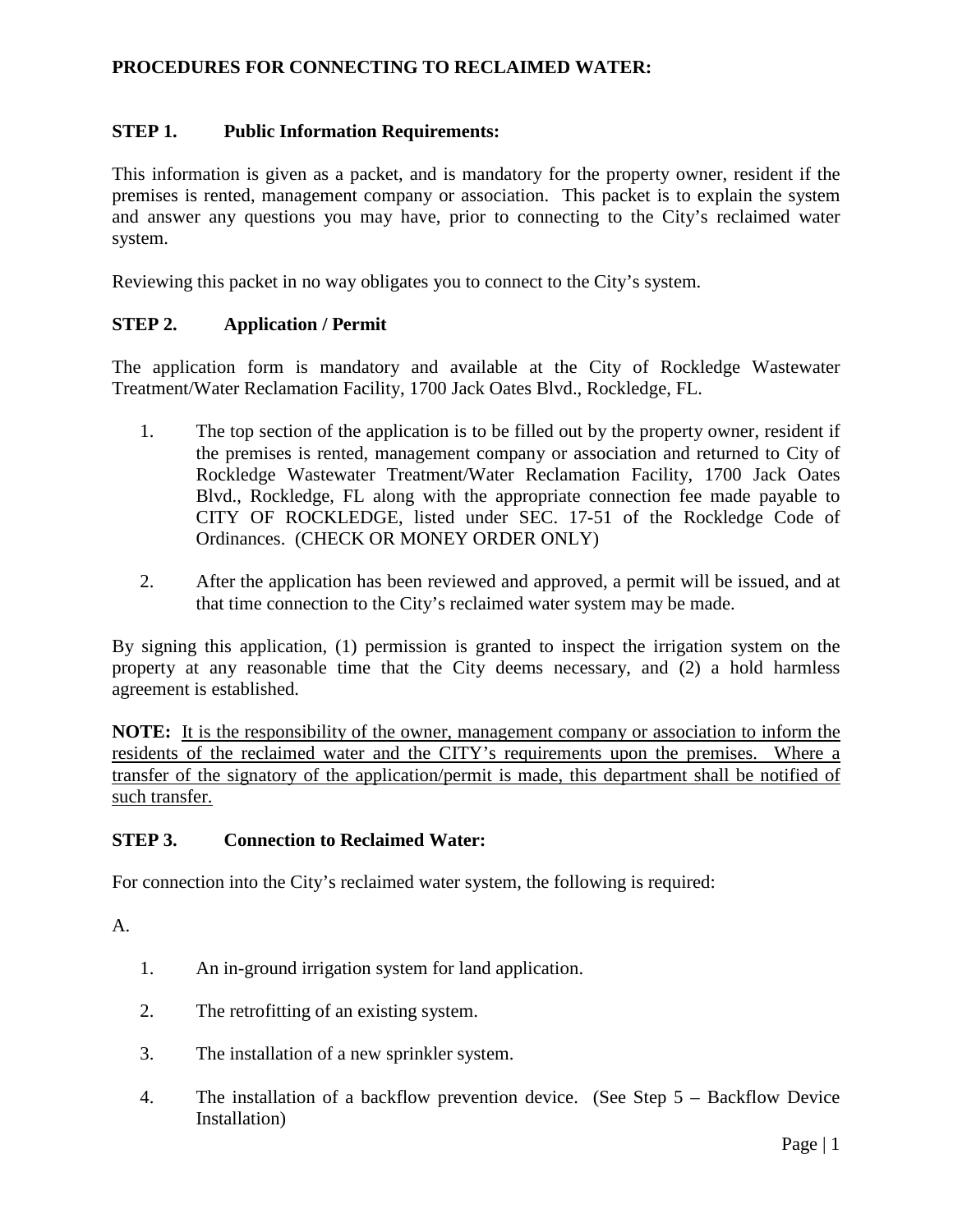Except for installation of a backflow prevention device, which must be undertaken by the City of Cocoa, the above can be done by the owner, resident, management company or association having control of such property.

**NOTE:** Irrigation systems must be designed so that spray does not go into the street, swimming pool, public sidewalk, etc. or. areas during normal use periods. Keep irrigation contained to your property.

# **B.**

A hand control valve must be installed and be accessible on the user's side of service as close to the City's curbstop valve (City's service line) as possible. This valve is for your convenience, and is to shut off the reclaimed water supply to your sprinkler system in the event of a down stream break. The hand control valve may be installed in the City's service box if there is adequate room.

**NOTE:** The City's curbstop valve (City's supply line valve) is to be opened or closed by City personnel only. The installer must contact the City's Water Reclamation Division to turn the system on and off during or after construction to flush or pressure check the system.

# **RECOMMENDATIONS FOR IRRIGATION INSTALLATION:**

Components and material for your system should be compatible with pressures up to 100 psi. The recommended piping is schedule 40 (pvc) pipe. Avoid mist heads due to vaporization at this pressure. In-ground pop-up water droplet heads are recommended. However, if your existing system presently has mist heads, you may install Pressure Compensating Screens, which will eliminate fogging caused by high pressure. The recommended water cycle is two (2) times a week, mornings or evenings, as scheduled by the St. John's River Water Management District. Therefore, a timer and zone system is an important part of your irrigation system. However, hand control valves for zoning is acceptable.

Where new lines are installed, other than the main supply line to the sprinkler system, it is recommended that these lives be marked as RECLAIMED WATER by the use of the color purple/lavender manufactured tape or paint to prevent Cross Connections. It is also strongly recommended that piping and outlets conveying nonpotable water be adequately and durably identified by a distinctive color purple/lavender for reclaimed and yellow for other nonpotable water supplies so that it is readily distinguished from piping carrying potable water.

# **STEP 4. Connection Fees and Usage Charges:**

The connection fees must be made payable to CITY OF ROCKLEDGE, depending on the line size at the property, and delivered to the Rockledge Wastewater Treatment/Water Reclamation Facility, 1700 Jack Oates Blvd., Rockledge, FL 32955.

This is a one time fee for connecting into the City's reclaimed water system, payable prior to application review and permitting.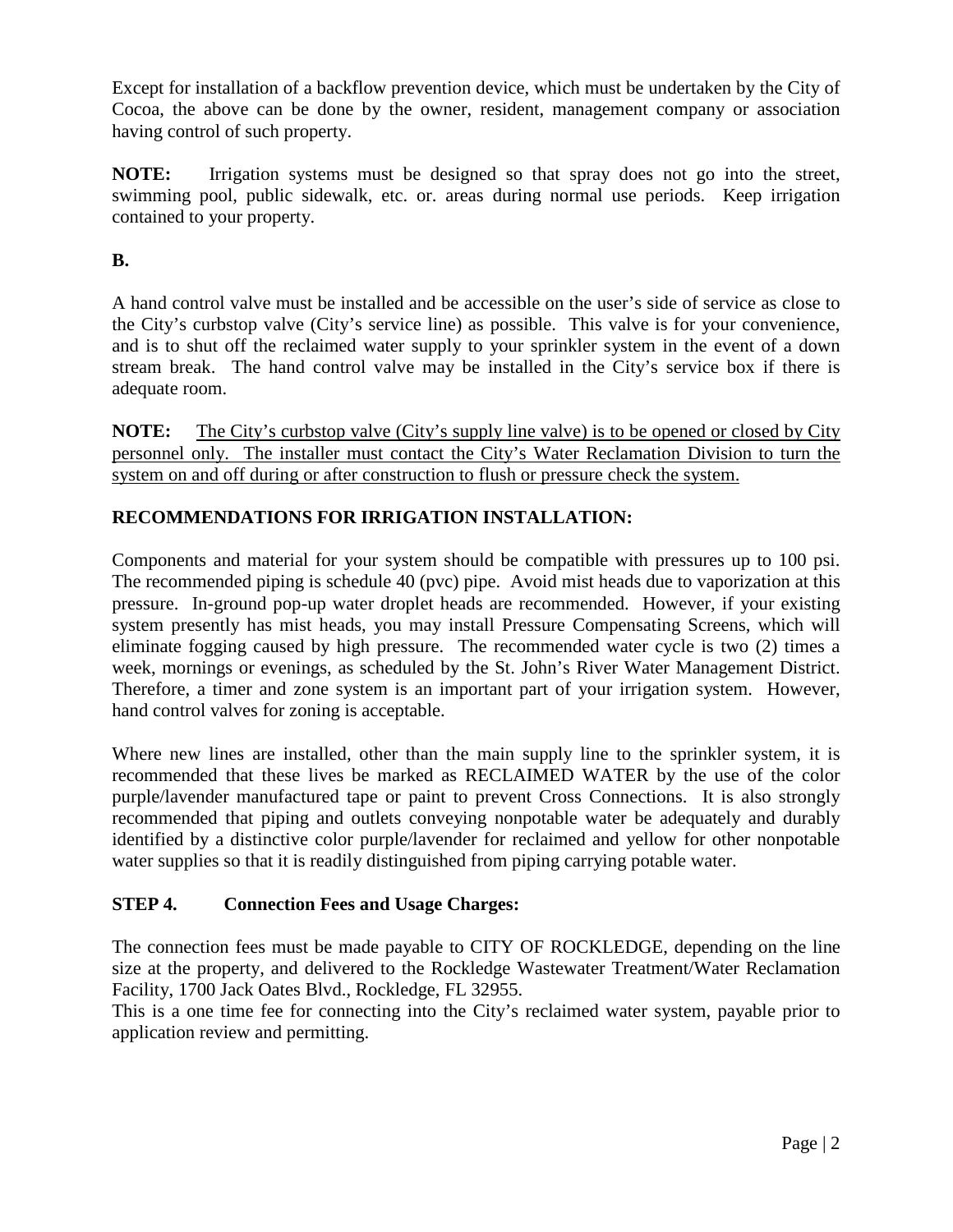# **A. CONNECTION CHARGES:**

The following connection charges to the water reclamation system are based on the size of the water reclamation service, as determined by Ordinance. The customer shall be responsible for any charges to the City of Cocoa, Florida, for the installation of required back-flow prevention devices.

| RECLAIMED WATER SERVICE SIZE | <b>CONNECTION FEES</b> |
|------------------------------|------------------------|
| 3/4"                         | \$500                  |
| 1 "                          | \$600                  |
| $1 - 1/2"$                   | \$750                  |
| 2"                           | \$1000                 |
| 3"                           | \$1,500                |
| 4"                           | \$2,000                |
| 6"                           | \$2,500                |
| 8"                           | \$3,000                |
| 10"                          | \$4,000                |
| >10"                         | \$5,000                |

#### **B. USAGE CHARGES:**

1. The following metered rates shall be charged to the customers of the water reclamation system in accordance with the following tier rate system:

- a. Consumption of 30,000 gallons or less per month, a charge of \$10 per month, which shall be the base rate.
- b. Consumption of more than 30,000 gallons to 60,000 gallons per month, an additional surcharge of \$0.45 per month for each thousand gallons of usage over the base rate.
- c. Consumption of more than 60,000 gallons to 100,000 gallons per month, an increase in the additional surcharge to \$0.70 per month for each thousand gallons of usage over 60,000 gallons.
- d. Consumption of more than 100,000 gallons per month, an increase in the additional surcharge to \$1.00 per month for each thousand gallons of usage over 100,000 gallons.
- 2. Non-metered service shall be charged at a rate as follows:
	- a. For property of one (1) acre or smaller, \$15 per month, with an additional \$15 per month for each additional acre serviced.
	- b. For multi-units of two (2) or more units, a monthly charge of \$8 per unit.
	- c. For public property, a fee of \$200 per connection point, but never less than the charge for the tier usage fees per paragraph B.1.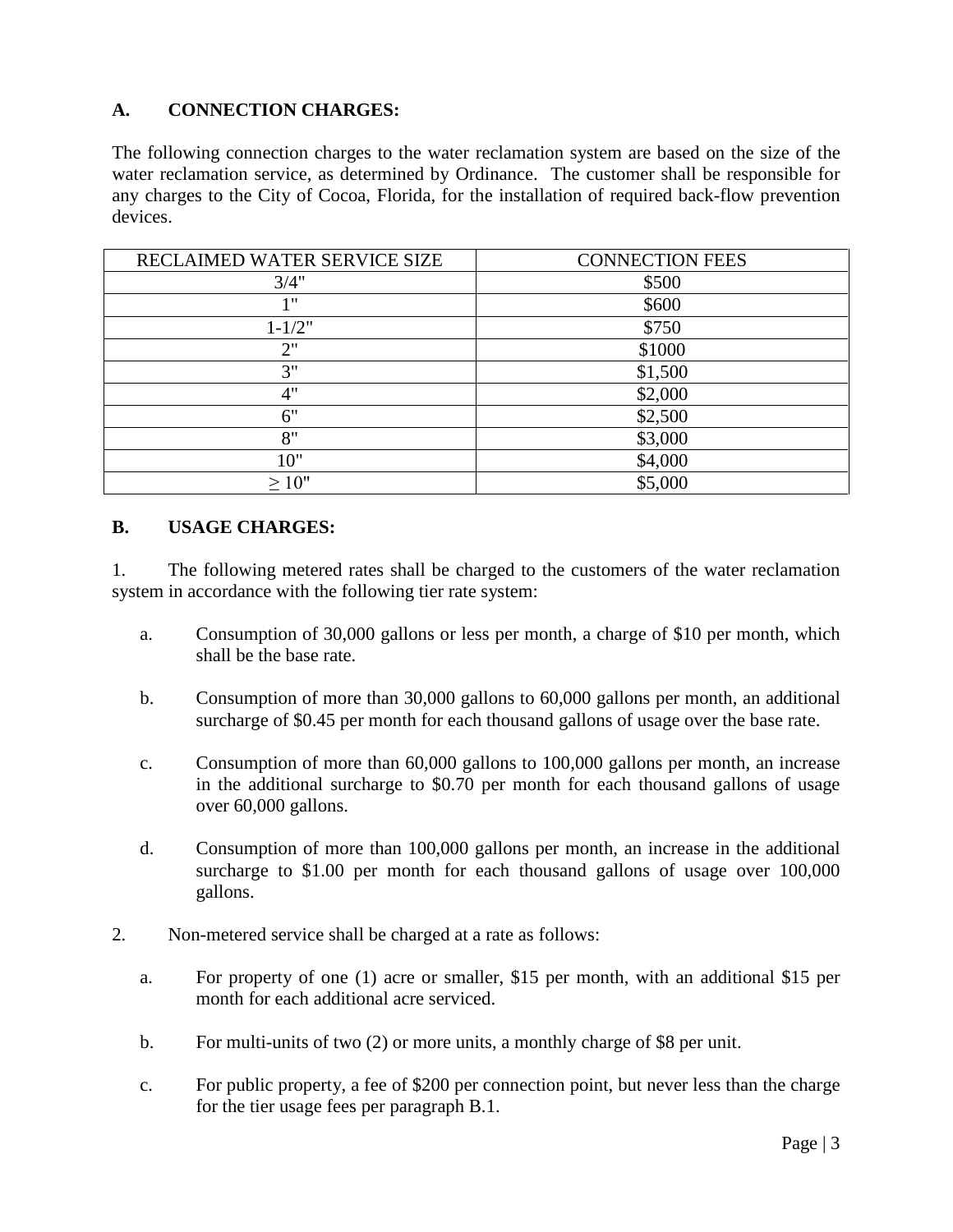d. For services outside of the City of Rockledge the rate established plus an additional 25% charge.

#### **STEP 5. Residential, Commercial and Industrial Backflow Device Installation:**

The installation of a backflow device is mandatory for the protection of the potable water supply (drinking water) where reclaimed water is upon the same property. All backflow devices must be installed by the City of Cocoa, Florida:

> City of Cocoa Customer Service 321-433-8400

#### **STEP 6. Inspection:**

The City of Rockledge Wastewater Treatment/Water Reclamation Facility shall be notified of any and all reclaimed water connections or related requirements to the use of the reclaimed water system, including cross-connection protection and devices.

# **A. WHEN TO CALL FOR INSPECTION:**

When completed connection is made to the City's reclaimed water service (curbstop) valve in service box and has a Hand Control Valve installed on the user's side of the City's valve and the in-ground irrigation system is ready for use.

When the Backflow Device is installed and tested, if applicable.

#### **B. FINAL INSPECTION:**

All inspections must be complied with. When all requirements are met, the City shall then turn the system on.

#### **INFORMATION:**

No hose bibs are permitted on the reclaimed (irrigation) system.

No potable water systems or hydraulics may be tied into the system.

No connections to wells or quick disconnects. **NOTE:** Wells may be retained but must be completely separate from the reclaimed system.

No aesthetic connections (such as water falls or fountains) are permitted without direct approval of the Wastewater Treatment/Water Reclamation Department.

No overhead irrigation systems without the Wastewater Treatment/Water Reclamation Department's approval.

Reclaimed water shall **not** be used to fill swimming pools, hot tubs, or wading pools.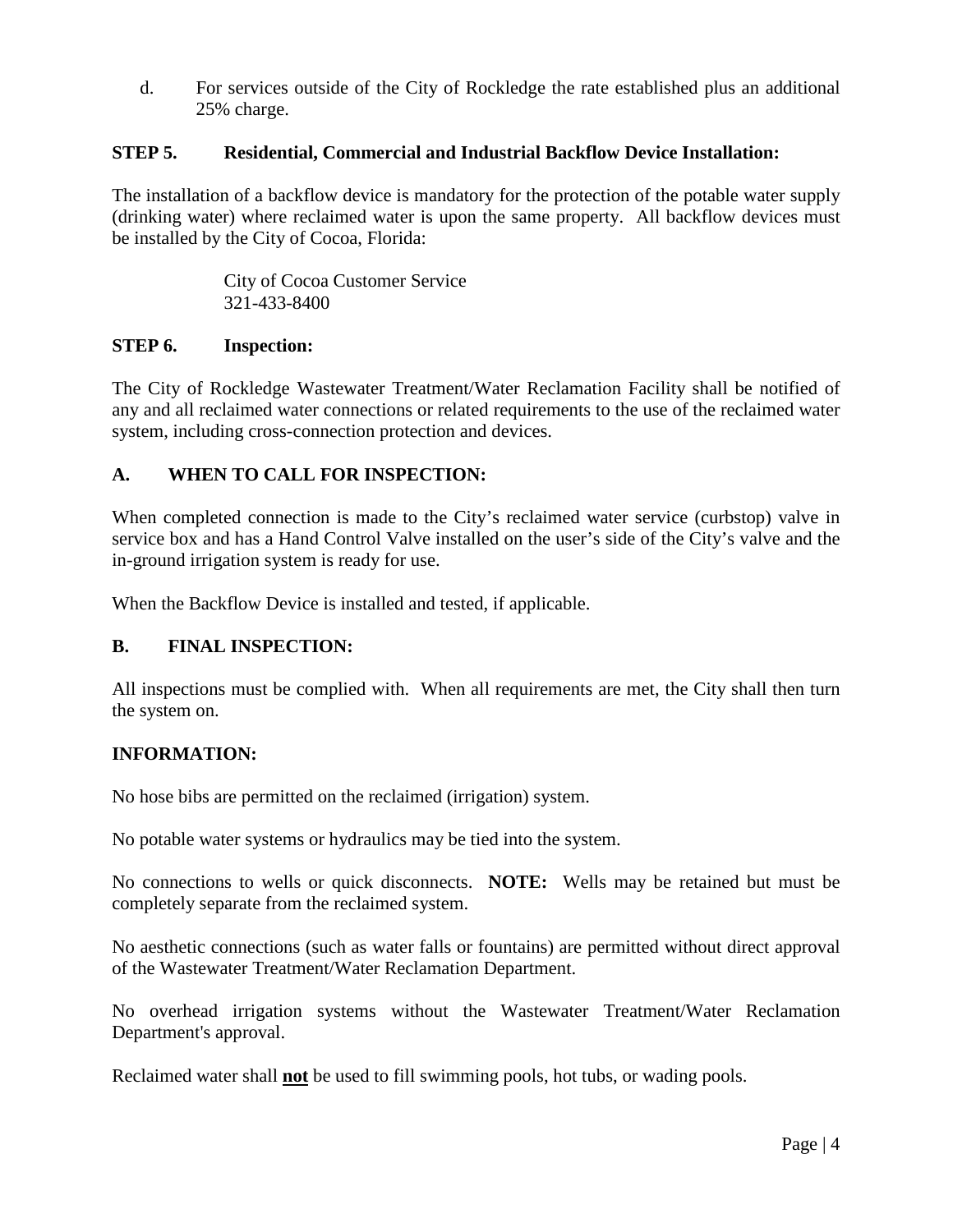Irrigation of edible crops that will be peeled, skinned, cooked or thermally processed before consumption is allowed. Direct contact of the reclaimed water with such edible crops is allowed.

Irrigation of tobacco or citrus is allowed. Direct contact of the reclaimed water with tobacco or citrus is allowed, including citrus used for fresh table fruit, processing into concentrate, or other purposes.

Irrigation of edible crops that will not be peeled, skinned, cooked, or thermally processed before consumption is allowed if an indirect application method that will preclude direct contact with the reclaimed water (such as ridge and furrow irrigation, drip irrigation, or a subsurface distribution system) is used.

Irrigation of edible crops that will not be peeled, skinned, cooked or thermally processed before consumption using an application method that allows for direct contact of the reclaimed water on the crop is prohibited.

**NOTE:** Any customer whose reclaimed water system is in violation of any City Ordinance, regulation, or procedure shall be subject to immediate discontinuance of reclaimed water service. Such discontinuance of service shall not relieve any person of liability for civil action or criminal or municipal ordinance violation prosecution.

# **REINSPECTION FEE:**

A customer whose service has been voluntarily discontinued or disrupted for non-payment may resume reclaimed water service after paying any past due amounts and a reconnection fee of One Hundred Dollars (\$100.00) for voluntary discontinuance and a reconnection fee of Two Hundred Dollars (\$200.00) for non-payment.

# **VIOLATIONS:**

The St. John's River Water Management District (District) schedule for potable water and irrigation wells, as may be from time to time modified by the District, are adopted and established as the reclaimed water usage schedules within the City. Failure to comply with the usage schedules shall result in the following:

- 1. First violation written notice of violation, setting out the date and time of violation.
- 2. Second violation and all subsequent violations may be referred to the Code Enforcement Board for Action.
- 3. **Repeat violations may result in termination of service.**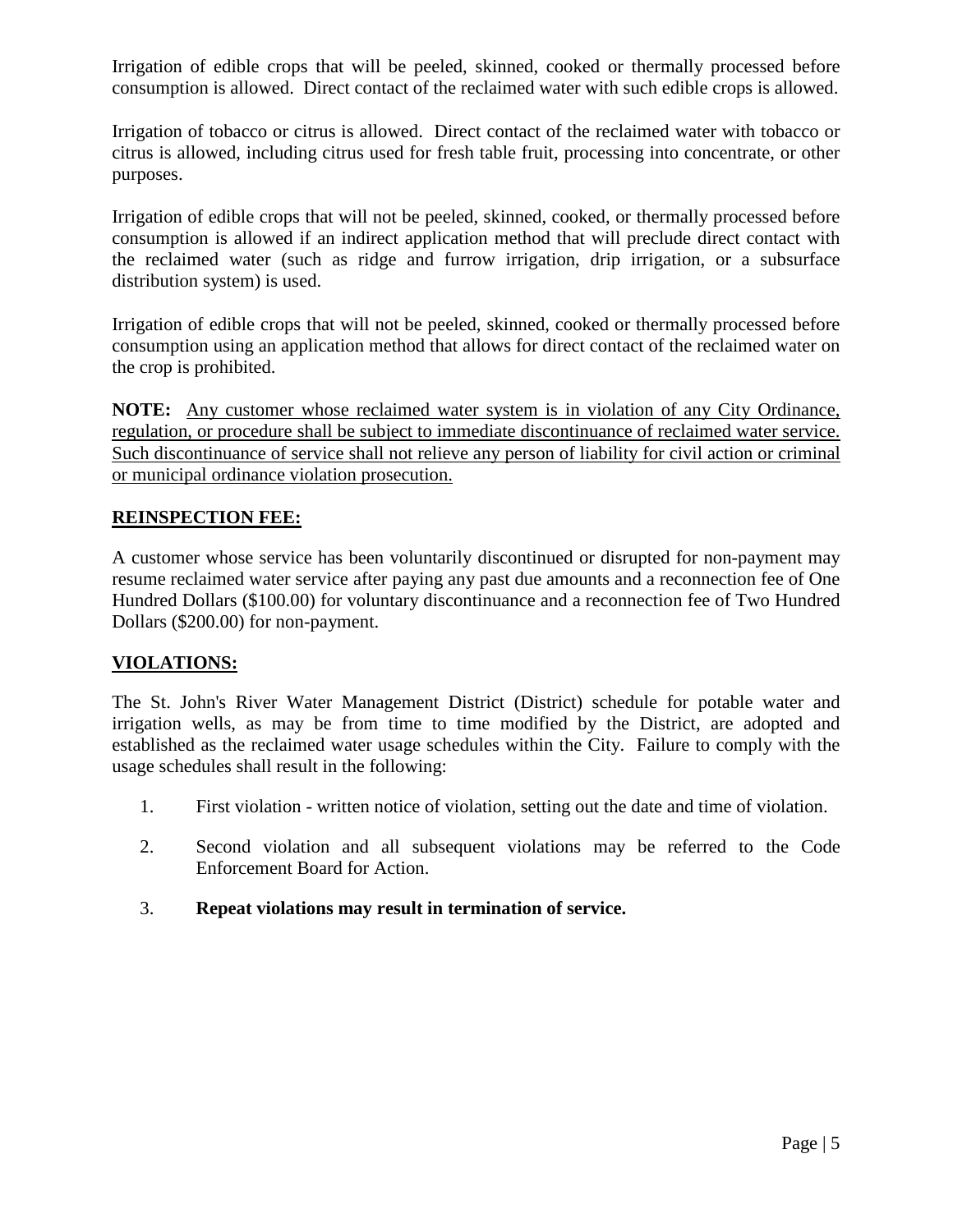# **SUMMARY**

- **STEP I:** Review Information Packet.
- **STEP II:** Fill out application and return with appropriate connection fee (Check or Money Order). Permit will be issued when application has been approved.
- **STEP III:** Meet requirements for connection to reclaimed water system.
- **STEP IV:** Review connection and usage charges
- **STEP V:** Contact City of Cocoa for installation of backflow device.
- **STEP VI:** When to call for inspection.
	- Homeowner You must submit a Reclaimed Water Application with connection fee to receive a Reuse Permit. Upon inspection and approval, reclaimed water will be turned on and a Reclaimed Water sticker will be presented to you for posting in a front window of your dwelling. If Reclaimed Water Sticker is not posted in the window, this could result in code enforcement action.

#### **Fines will be imposed if:**

- Unauthorized use of reuse water is determined without first obtaining a permit or without obtaining an inspection by the Wastewater Treatment Department.
- Tampering with the City's reclaimed water system and apparatus is prohibited. This includes tampering with the City side service box, and/or unlocking the curbstop in the service box.